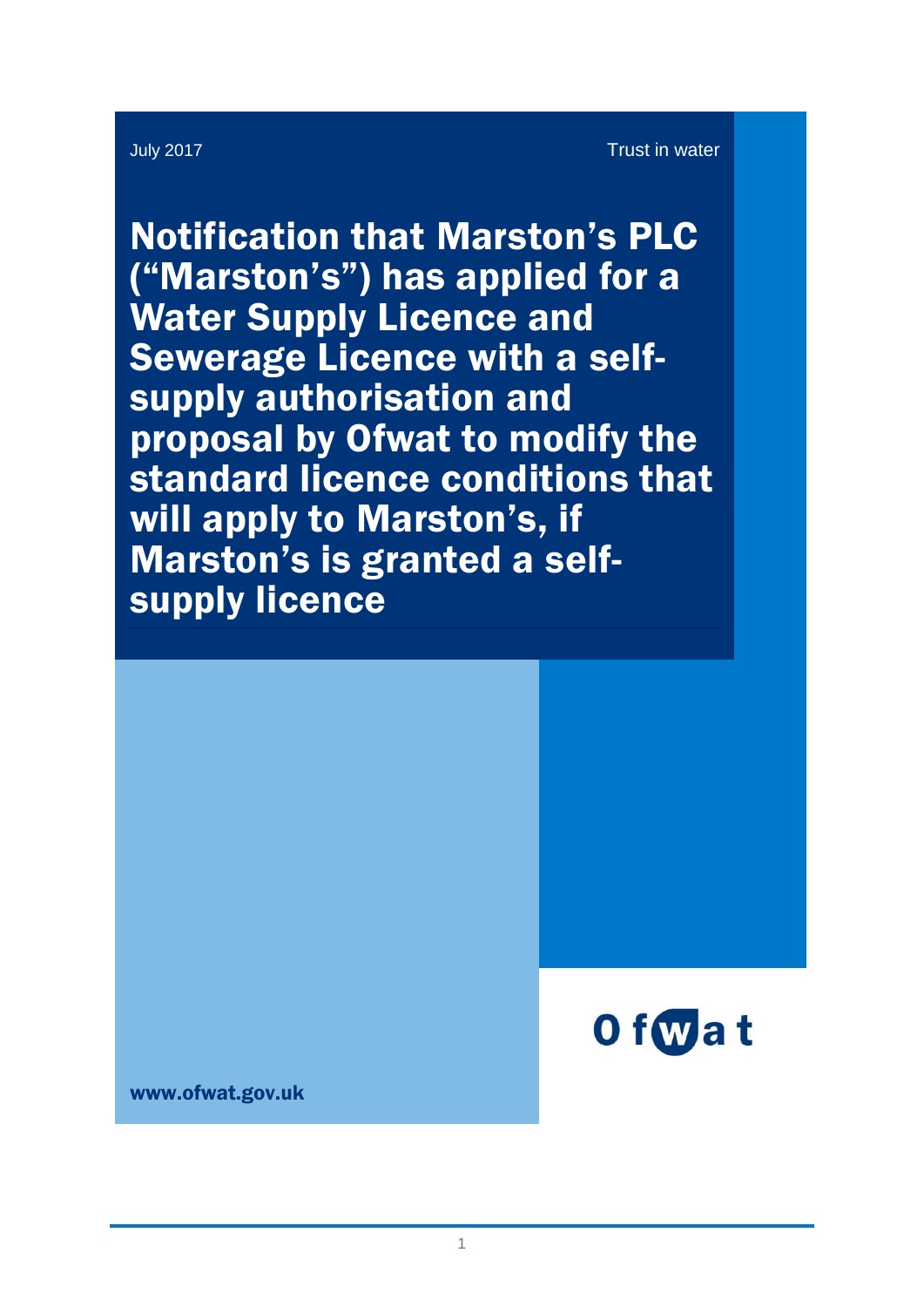## About this document

Marston's PLC ("Marston's"), a registered company with company number 00031461, whose contact address is at Marston's House, Brewery Road, Wolverhampton, WV1 4JT, has applied for a retail restricted to self-supply licence with authorisation for water and sewerage ("WSSL").

This document provides notice of the application and sets out Ofwat's proposal to modify the standard licence conditions that will apply to Marston's should it be granted a WSSL.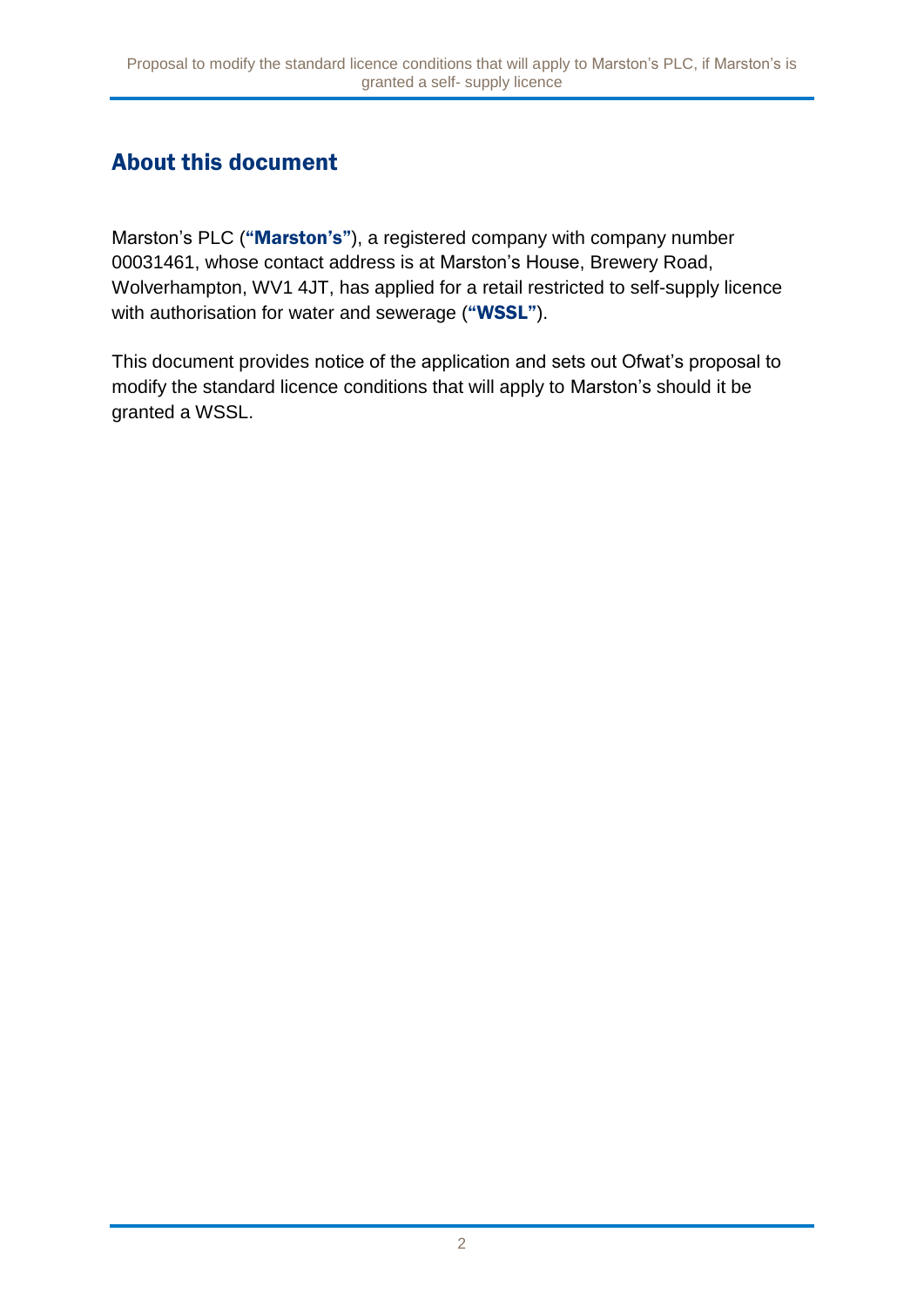# 1. The application

Marston's PLC ("Marston's") is a brewer and public house manager and operator. Amongst its ale brands are Marston's. Wychwood, Brakspear, Jenning, Ringwood and Banks's. On 28 June 2017 Marston's applied for a water supply licence and a sewerage licence, with a retail authorisation limited to self-supply. If granted, this will enable Marston's to provide retail services to itself and associated persons.

A WSSL limited to self-supply will only be granted to supply premises supplied or served using the water supply or sewerage system of an undertaker whose area is wholly or mainly in England.

### Synopsis of the business plan

Marston's says that a self-supply licence will enable it to build on efficiency works already undertaken, whilst driving cost and consumption control in the next phase of its water management strategy. In addition, it hopes that being an active participant in the market will drive further innovation and provide a direct customer voice in MOSL discussions.

The opening up of the UK's water retail market in April 2017 gives business, charity and public sector customers more choice over where and how they source their water, including the ability to supply themselves. Marston's believes that having a self-supply licence will give it a chance to take more control over its own water use, deal directly with the suppliers and build on its water strategy programme.

In order to facilitate this application, Marston's has entered a partnership agreement with Waterscan to take on the role and responsibilities for the retail functions including meter reading, central market operating system transactions, wholesaler management, paying water and sewerage charges through the settlement process, and finding further water efficiency savings. This partnership will take the form of a contractual agreement between the parties.

Marston's has over 1,000 managed pubs and five breweries in England.

In summary, as a self-supply licensee, Marston's will:

1. pay wholesale prices – the price that retailers pay to the water companies;

2. not pay retail margin added by suppliers in the open water market;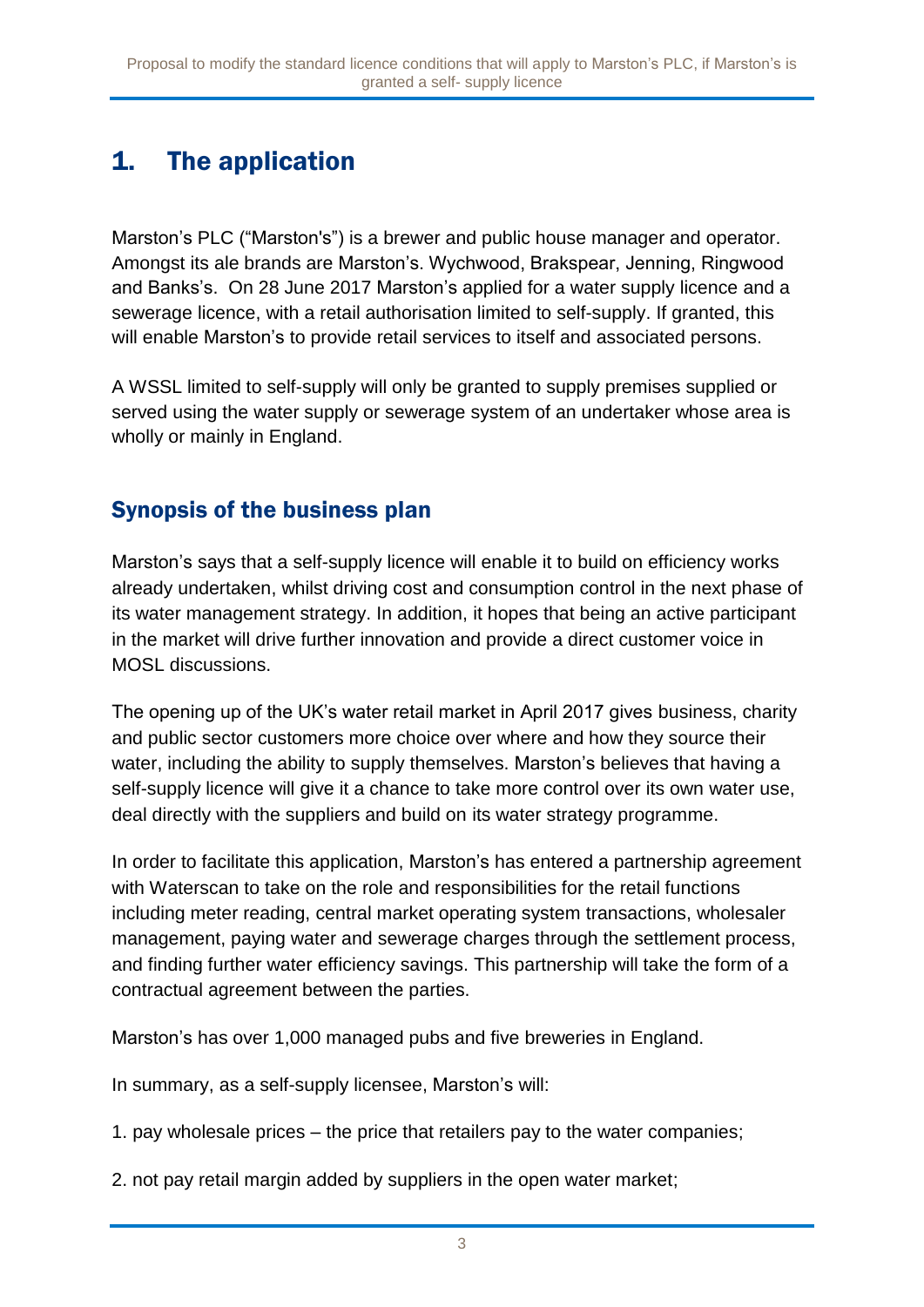3. become a market participant including membership of MOSL with voting rights and the ability to directly influence the market; and

4. be able to supply water services to multiple sites for its business.